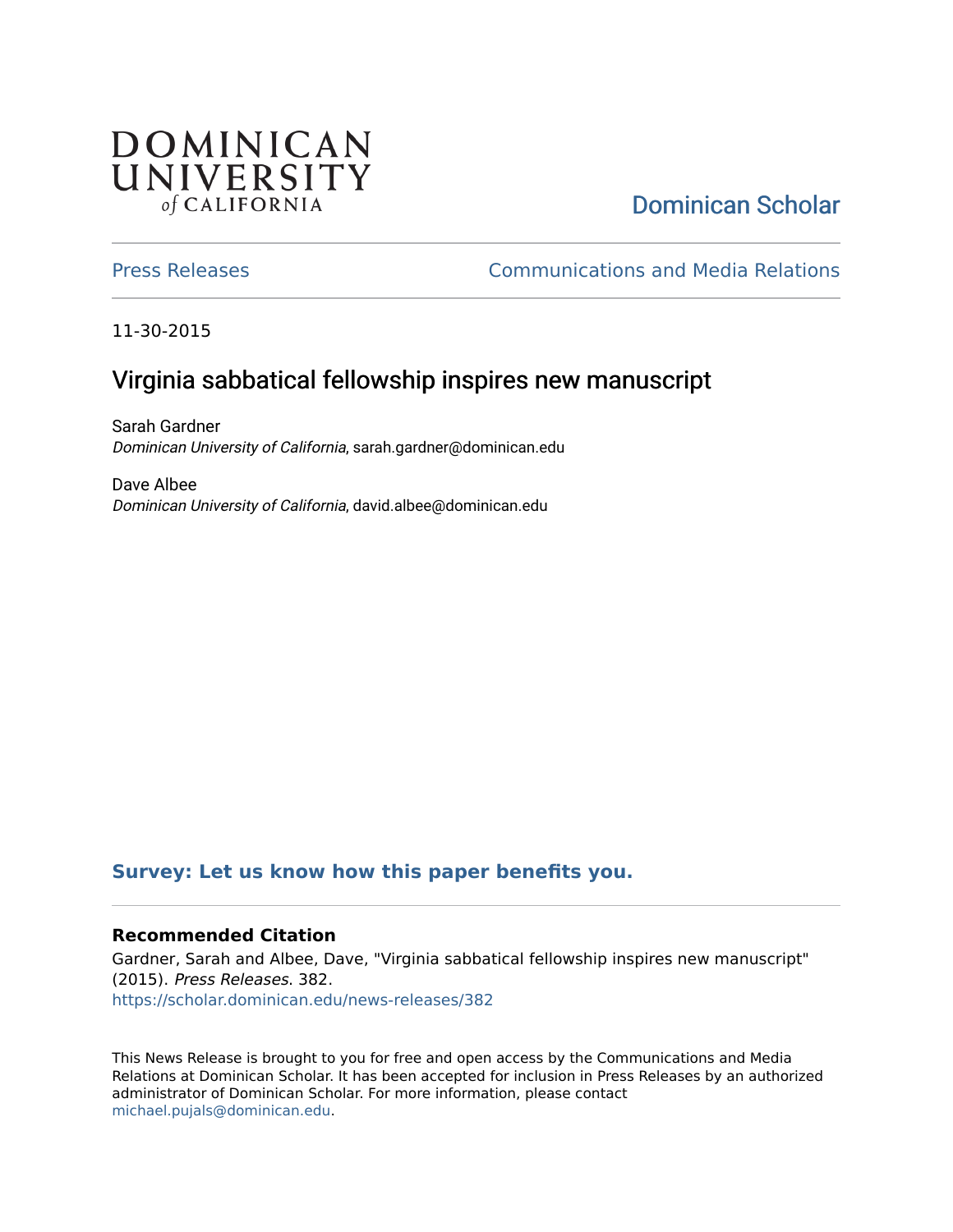### **Virginia sabbatical fellowship inspires new manuscript**

Joan Baranow seeks inspiration for her poetry every day. She does so while juggling her work as an English professor, an independent book publisher, a documentary filmmaker, and director of Dominican's graduate humanities program. However, finding the time to write can be a challenge.

Several years ago, Baranow and five other busy writers formed a "poetry ball" in order to share and critique each other's work. Every Thursday, they would dial into a conference line, quickly agree on a prompt, and then write for an hour before calling back to present their work.

The weekly exercise provided both valuable feedback and a supportive community. However, over time Baranow noticed a pattern.

"I came to realize that many of my poems were all about the same length and the same shape because I only had that one hour," says Baranow, who teaches in the Department of Literature and Languages in Dominican's School of Arts, Humanities and Social Sciences. "I was so focused on that deadline that I felt an internal nervous tension – a kind of pressure – to finish my poem. Then, I realized that much of my work was tightly structured because my life was so structured."

This realization led Baranow to apply for a sabbatical so that she could slow down and focus on her art.

Opportunity presented itself when, during her sabbatical, Baranow was selected as a fellow at the Virginia Center for the Creative Arts, one of the nation's largest artist residency programs. Sequestered in the rolling foothills of Virginia's Blue Ridge Mountains, Baranow was able to work in solitude during the day and, each evening, enjoy the company of a creative community of artists, writers, and composers.

"At the residency I had no pressure and no distractions from everyday life. I could take several hours to consider where my poem was going. I had never had that before."

Baranow, who grew up on the East Coast, said the residency was a homecoming of sorts. She found inspiration from the nature around her, especially the many insects typically found in the East. She also had time to read poetry, explore new works, and gain inspiration.

"I have to read poetry that inspires me to write – that's true of many writers and artists," she says. "When I read poetry, I feel those rhythmic lines in my body, and I become inspired to explore different forms of writing. I compare it to going to a dance and hearing music that makes you want to dance because you feel the rhythms in your body."

Baranow explored the works of James Merrill, Dean Young, and Ruth Stone. From Dean Young's "wacky imagination," to James Merrill's "combination of a formal sense and conversational style," and Ruth Stone's "blend of directness and simplicity that takes you off guard," Baranow found inspiration that shaped her own work.

"I had the luxury of having hours ahead of me. I could start writing and ask myself 'where is this going to go?' That was something I had never had before," she says.

The result was 70 pages of poetry, which Baranow shaped into a new manuscript titled *Cold Pastoral*. The manuscript – the title refers to a line in the John Keats poem "Ode to a Grecian Urn" – recently was a finalist for the Marsh Hawk Press book award.

Now that she is back on campus, Baranow is again busy. She is working on Dominican's new MFA in Creative Writing program. Launching in summer 2017, the low-residency MFA will offer tracks in poetry, fiction, and creative non-fiction. It also will offer an emphasis in Narrative Medicine—the only such MFA track in the country. Baranow and her husband, physician and poet David Watts, produced the PBS